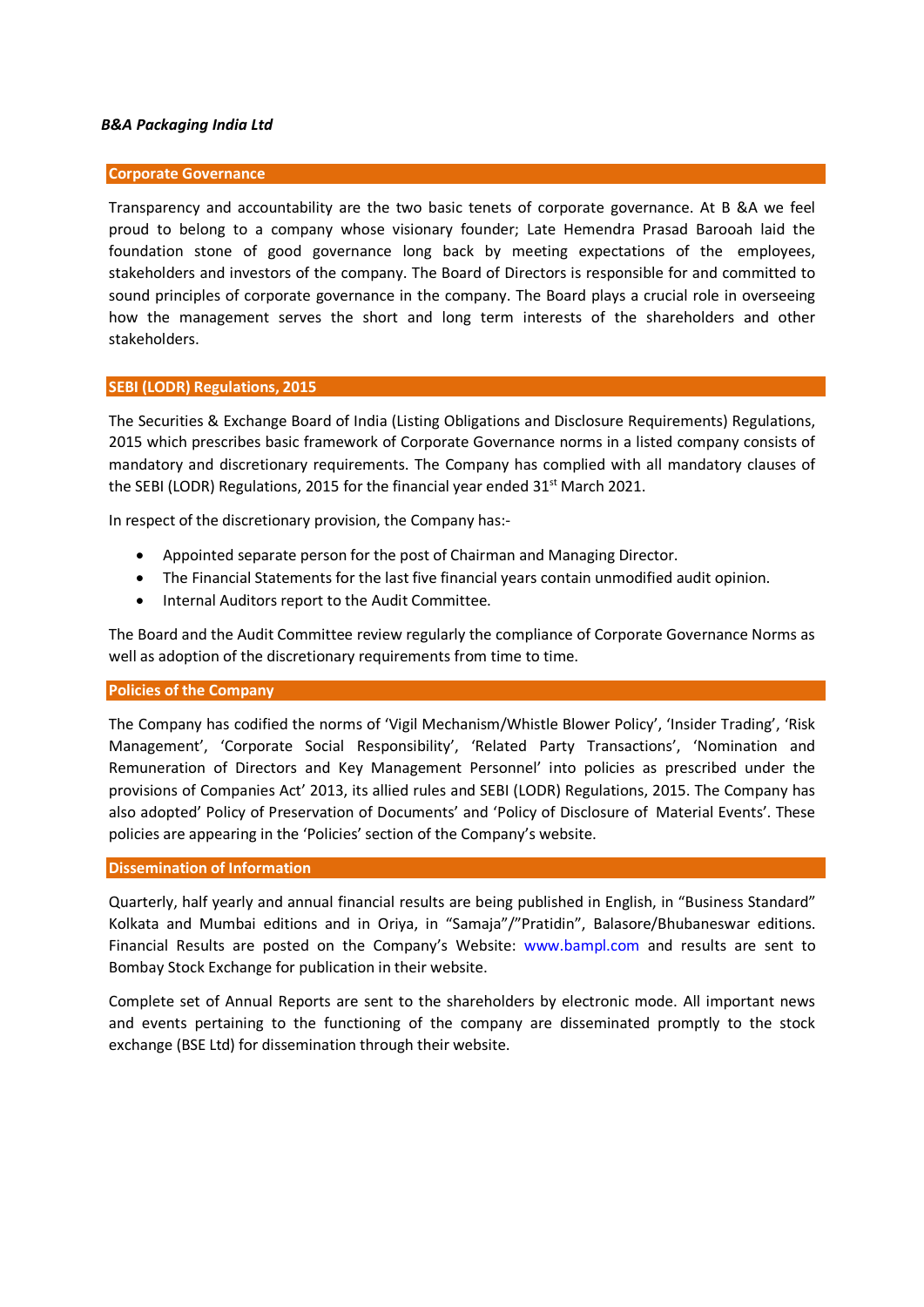## B&A Packaging India Ltd

### Code of Conduct

The Company has formulated the following Code of Conduct for its Directors and Key Management Persons which include code for Independent Directors as stipulated under Schedule IV of the Companies Act' 2013 (the Act). As required under SEBI (LODR) Regulations, 2015, affirmation to the compliance with the code from all Directors and Key Management Personnel are obtained on yearly basis and a declaration from the managing Director to this effect forms part of the Annual Report.

## Code of Conduct for Directors

- The Directors are required to act in Trusteeship capacity. Each Director is a Trustee of the stakeholders in the Company and they should act in terms of the concept of Trust as well as in terms of laws of Trusts, which encompasses fiduciary relationship.
- Directors are required to avoid conflict of interest and exercising powers for the benefit of the Company.
- As 'Officer of the Company' in terms of section 2 (60) of the Act', Directors can be treated as an "Officer in Default". Hence all actions to be in conformity with the rules and regulations.
- Directors act collectively through the Board, but each Director is to discharge duty with responsibility.
- Directors owe a duty of care to the company i.e. not to act negligently. The standard being "a reasonable man looking after his affairs."

#### Each Director to ensure that

- He not been convicted of any offence dealing with related party transactions.
- He is not convicted by Court of offence involving moral turpitude.
- He is not sentenced to imprisonment over a period of six months.
- No order has been passed by the Court disqualifying him for appointment.
- He does not suffer from disqualifications as specified in Sec. 164 of the Act.

### Code of Business Ethics

The following are the code of business ethics, the Board recommends for its members and all employees:

- Compliance with laws, rules and regulations including insider trading laws.
- Protecting confidential and other proprietary information of the company and that of our stakeholders.
- Dealing with conflicts with interest.
- Promoting full, fair, accurate, timely and understandable disclosure in the financial reports and other public communications.
- Providing for adequate medical, educational and welfare service to the employees of the company.
- Protecting the environment.